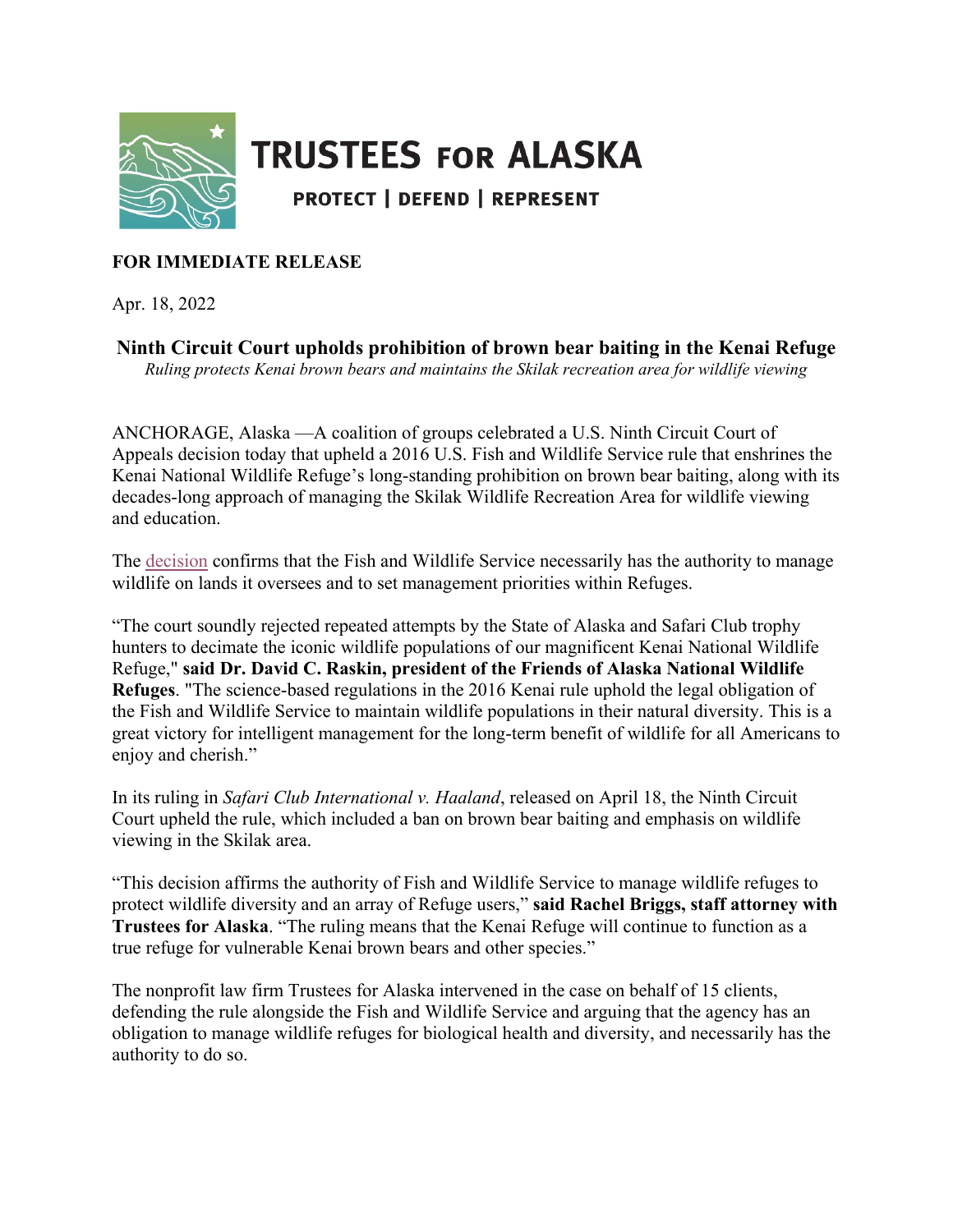The Ninth Circuit's decision upholds Fish and Wildlife Service's authority and duty to protect a natural diversity of wildlife, which includes precluding hunting practices like brown bear baiting that result in the overharvest of bears and public safety risks related to baiting practices. The Court flatly rejected the State and Safari Club's arguments that Alaska's Statehood Act and the Alaska National Interest Lands Conservation Act allowed the State to manage hunting in the Kenai Refuge. It reaffirmed that "the federal government, and not a single state, has control over federal lands which benefit the entire country."

The Court upheld the Service's Kenai Rule as entirely reasonable under the Administrative Procedure Act. It also upheld the Rule as consistent with the laws governing the National Wildlife Refuge System and Alaska Refuges.

Trustees represents the following clients in the case: The Alaska Wildlife Alliance, Alaskans for Wildlife, Friends of Alaska National Wildlife Refuges, Denali Citizens Council, Copper Country Alliance, Kachemak Bay Conservation Society, Defenders of Wildlife, National Parks Conservation Association, National Wildlife Refuge Association, Northern Alaska Environmental Center, The Wilderness Society, Wilderness Watch, Alaska Chapter of the Sierra Club, Center for Biological Diversity, and the Humane Society of the United States.

## **Group statements**:

"Victory! The Ninth Circuit Court of Appeals delivered a win for brown bears and other wildlife on the Kenai National Wildlife Refuge," **said Nicole Whittington-Evans, Alaska program director, Defenders of Wildlife**. "Prohibiting the baiting of brown bears on the Kenai Refuge is an important reminder of the federal government's responsibility to manage these public lands in the interest of biological integrity and diversity."

"We are pleased the court has reaffirmed, [once again,](https://trustees.org/were-headed-to-court-to-protect-bears-and-wolves-in-the-kenai-refuge/) that the Fish and Wildlife Service acted in a lawful manner in carrying out its responsibility to conserve wildlife in their natural diversity on the Kenai National Wildlife Refuge by prohibiting brown bear baiting, and maintaining the Skilak area for wildlife viewing," said **Fran Mauer, Alaska chapter representative for Wilderness Watch.**

"This is fantastic news for Alaska's wildlife, and for Alaskans who believe in sustainable, fairchase hunting principles," **said Elisabeth Balster Dabney, interim executive director at the Northern Alaska Environmental Center**. "Bear baiting does not belong in wildlife refuges, and we're grateful to see the court recognize that."

"We believe that the Fish and Wildlife Service is obligated to protect Kenai brown bears on the Refuge and this opinion recognizes the agency's authority to do just that," **said Nicole Schmitt, executive director of the Alaska Wildlife Alliance**. "At a time when so many of Alaska's wildlife protections are being rolled back, this ruling comes as a sigh of relief for all those who enjoy the Refuge and its wildlife."